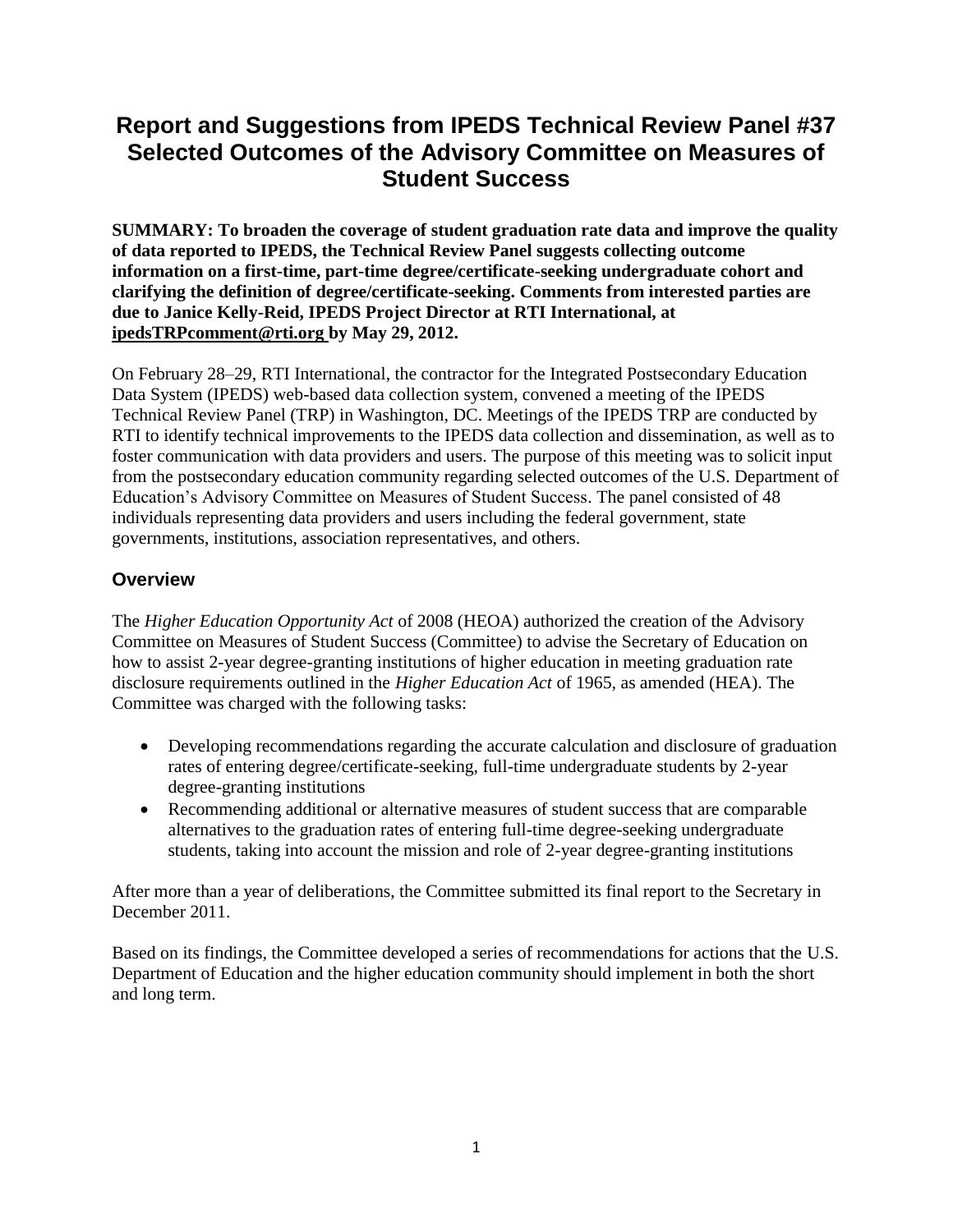#### *Committee recommendations:*

- Broaden coverage of student graduation rate data to reflect the diverse student populations at 2-year institutions
- Improve collection of student progression and completion data
- Improve technical guidance to institutions in meeting statutory disclosure requirements
- Encourage institutions to disclose comparable data on employment outcomes and provide incentives for institutions to share promising practices on measuring learning

While the recommendations address concerns about how student success is measured at 2-year institutions, the Committee noted that its recommendations should be considered and implemented by 4-year institutions as well.

In response to the Committee's recommendations, RTI convened the IPEDS TRP to discuss improvements to the current IPEDS survey forms and possible additions to the IPEDS data collection that could help provide a more complete picture of student success at 2-year and 4-year institutions through measures collected in IPEDS. Specifically, the panel discussed the following topics:

- clarifying the definition of a degree/certificate-seeking student for the purposes of IPEDS reporting;
- establishing a cohort of part-time, first-time degree/certificate-seeking students for reporting graduation rate data to IPEDS; and
- defining progression and completion for degree/certificate-seeking cohorts.

Discussions resulted in suggested clarifications for the definition of a degree/certificate-seeking student and three suggested options for reporting progression and completions metrics for part-time, first-time degree/certificate-seeking students to IPEDS. Committee recommendations not addressed by TRP 37 may be explored in greater detail at a future meeting of the IPEDS TRP, if necessary.

### **Discussion Item #1: Clarifying the Definition of a Degree/Certificate-Seeking Student for the Purposes of IPEDS Reporting**

#### **Background**

Under the *Student Right to Know and Campus Security Act* of 1990 (SRK), institutions must disclose to current and prospective students the rate at which full-time, first-time degree/certificate-seeking undergraduate students complete their academic programs. To help institutions comply with this disclosure requirement, the IPEDS Graduation Rate (GR) component tracks cohorts of full-time, first-time degree/certificate-seeking undergraduates and their completion status at 100% and 150% of normal time to completion at postsecondary institutions. The IPEDS 200% Graduation Rate component (GR200) was added when the HEOA required that institutions report the completion status of these students at 200% of normal time.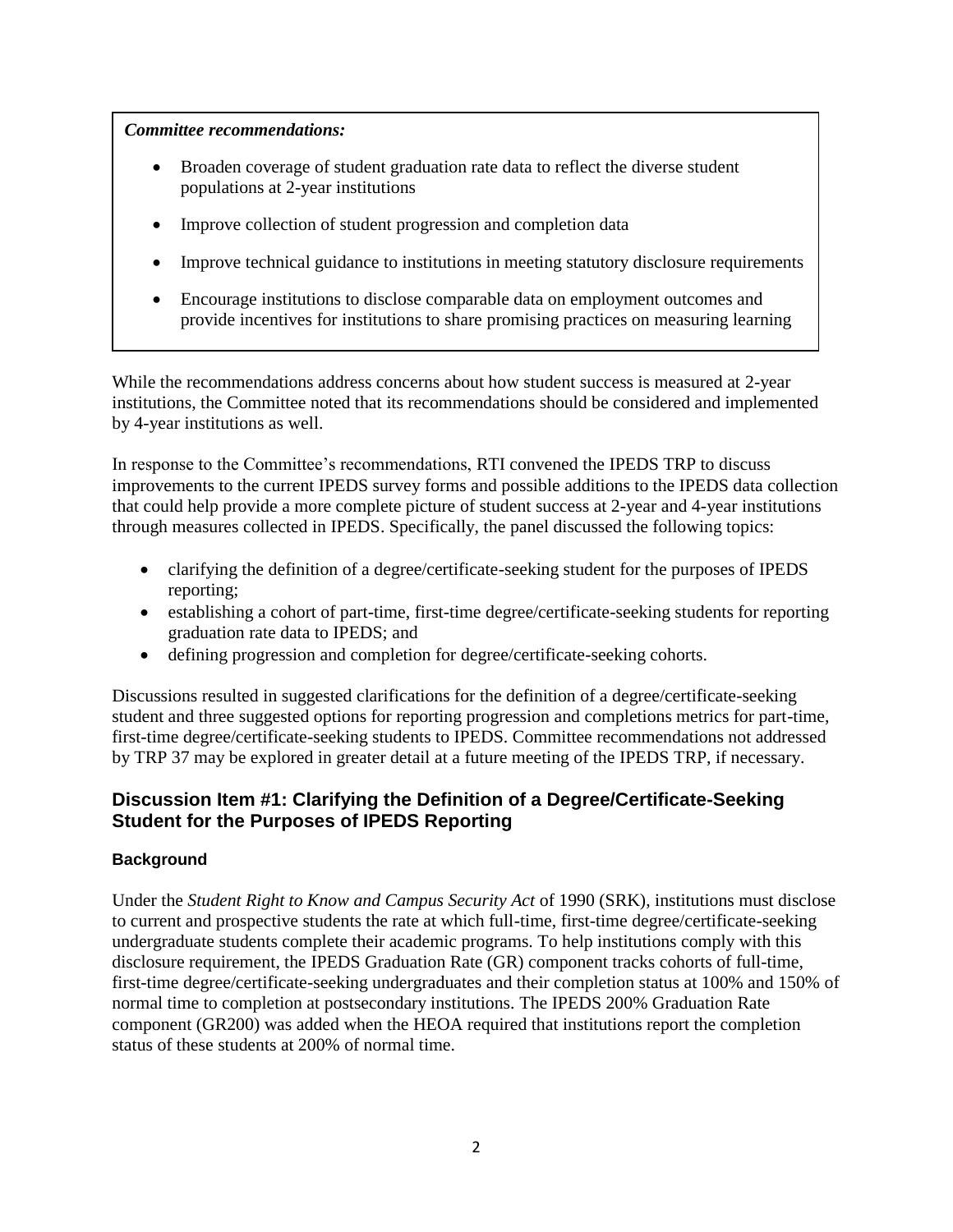### *Current definition of a degree/certificate-seeking student for IPEDS reporting purposes:*

Students enrolled in courses for credit and recognized by the institution as seeking a degree, certificate, or other formal award. High school students also enrolled in postsecondary courses for credit are not considered degree/certificate-seeking.

—IPEDS Glossary

The Committee recommended that clarifications be made to the definition of a degree/certificateseeking student for the purposes of IPEDS reporting. Varying patterns of student enrollment, students' own uncertainty about their educational goals, and differences in program requirements for degrees and certificates can make identifying a degree-seeking student challenging for institutions. For example, degree/certificate-seeking status may be established based on students' stated intent at the time of admission, students' initial course-taking patterns in their first term or year of enrollment, or on students' collective course-taking patterns over the entire history of their enrollment.

The Committee recommended that the panel consider the following student characteristics or behaviors to determine which, if any, could help to more clearly define a degree/certificate-seeking student for IPEDS:

- received any type of federal financial aid, regardless of what courses they took at any time; or any state or locally based financial aid with an eligibility requirement that the student be enrolled in a degree, certificate, or transfer-seeking program;
- ever attempted, at any point in their entire academic history, any degree-applicable, transferrable, or remedial math, reading, or writing course (not including ESL);
- ever attempted any course identified as being part of an advanced vocational, occupational, or apprenticeship sequence that leads directly to a degree or certificate; or
- was identified by the institution as clearly being enrolled in a program or sequence that leads to a degree, certificate, or transfer to a 4-year institution (such as being officially enrolled in or having declared to be in a particular program or major after having received matriculation or advisement services).

Because clarifications made to the definition of degree/certificate-seeking students for IPEDS reporting purposes might be adopted by other entities, the panel was asked to consider potential implications while developing its technical suggestions.

### **Discussion**

The panel agreed that clarifying the definition of a degree/certificate-seeking student is important to help institutions correctly establish a cohort, while also improving the quality and comparability of the data. Under the current definition for IPEDS reporting, identifying students "recognized" by the institution as seeking a degree, certificate, or other formal award is subject to some interpretation. A student's intent may not be known to the institution as students do not always declare their intent to earn a degree or certificate at the beginning of their enrollment and may not do so until they complete. In the absence of known intent, institutions and states use a variety of methods to identify students who meet the IPEDS definition for degree/certificate-seeking status, and therefore the panel deemed it necessary to clarify the definition.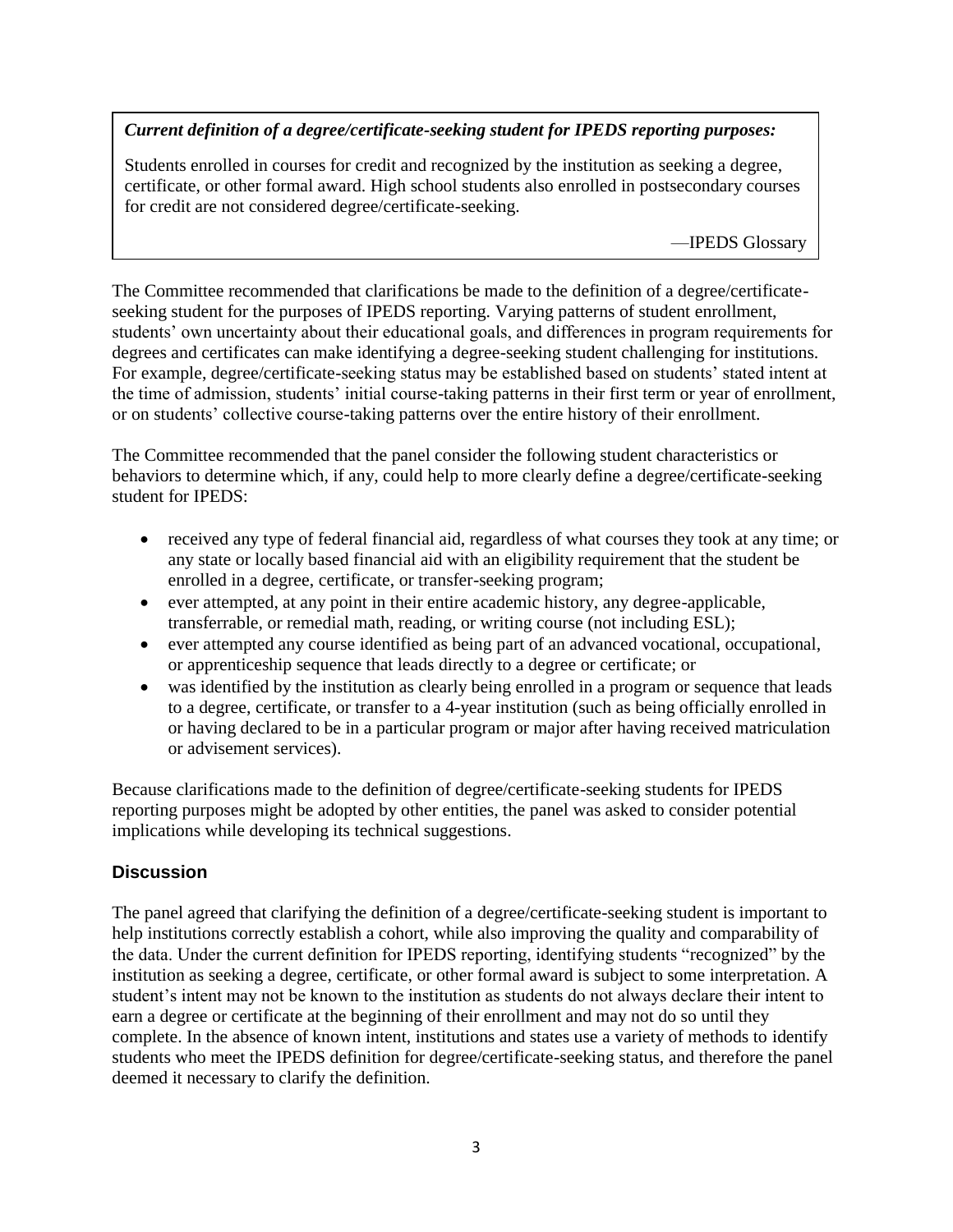To address the Committee's recommendation, the panel examined existing policies and programs that require students to be degree/certificate-seeking in order to be eligible for participation. For example, students must be enrolled in a degree or certificate program to meet the minimum eligibility requirements to receive federal financial aid. When applying for federal financial aid students sign a Statement of Educational Purpose indicating their intent to pursue a degree or certificate. Additionally, some state and local government financial aid programs require that recipients are enrolled in a degree or certificate program. Finally, foreign students applying for a U.S. student visa must be accepted and approved for enrollment in a degree or certificate program before obtaining a visa. The panel suggested that the IPEDS definition of "degree/certificate-seeking" should be clarified to explicitly state that students with these characteristics are considered to be degree/certificate-seeking.

The panel was hesitant to include language about course-taking patterns in the definition of a degree/certificate-seeking student. The panel acknowledged that requiring this level of detail for determining a degree/certificate-seeking student would be challenging and substantially increase the reporting burden for institutions. The panel also considered an approach of interpreting students' intent to seek a degree or certificate based on a minimum number of credits attempted in their first year. However, the panel did not come to an agreement regarding an appropriate threshold and felt there were too many challenges with this approach.

The panel noted that the suggested clarifications are not exhaustive of all students who are degree/certificate-seeking, but instead prevents institutions from inadvertently excluding these students.

| Definitions of a Degree/Certificate-Seeking Student for IPEDS Reporting Purposes                                                                                                                                                                                         |                                                                                                                                                                                                                                                                                                                                                                                                                                                                                                                                                                                                                                                                                                  |  |  |  |  |  |  |  |
|--------------------------------------------------------------------------------------------------------------------------------------------------------------------------------------------------------------------------------------------------------------------------|--------------------------------------------------------------------------------------------------------------------------------------------------------------------------------------------------------------------------------------------------------------------------------------------------------------------------------------------------------------------------------------------------------------------------------------------------------------------------------------------------------------------------------------------------------------------------------------------------------------------------------------------------------------------------------------------------|--|--|--|--|--|--|--|
| <b>Current (IPEDS Glossary)</b>                                                                                                                                                                                                                                          | <b>Proposed by TRP</b>                                                                                                                                                                                                                                                                                                                                                                                                                                                                                                                                                                                                                                                                           |  |  |  |  |  |  |  |
| Students enrolled in courses for credit and<br>recognized by the institution as seeking a degree,<br>certificate, or other formal award. High school<br>students also enrolled in postsecondary courses<br>for credit are not considered degree/certificate-<br>seeking. | Students enrolled in courses for credit and<br>recognized by the institution as seeking a degree,<br>certificate, or other formal award. This includes<br>students who:<br>received any type of federal financial aid,<br>regardless of what courses they took at<br>any time;<br>• received any state or locally based<br>financial aid with an eligibility<br>requirement that the student be enrolled<br>in a degree, certificate, or transfer-<br>seeking program; or<br>obtained a student visa to study at a U.S.<br>$\bullet$<br>postsecondary institution<br>High school students also enrolled in<br>postsecondary courses for credit are not<br>considered degree/certificate-seeking. |  |  |  |  |  |  |  |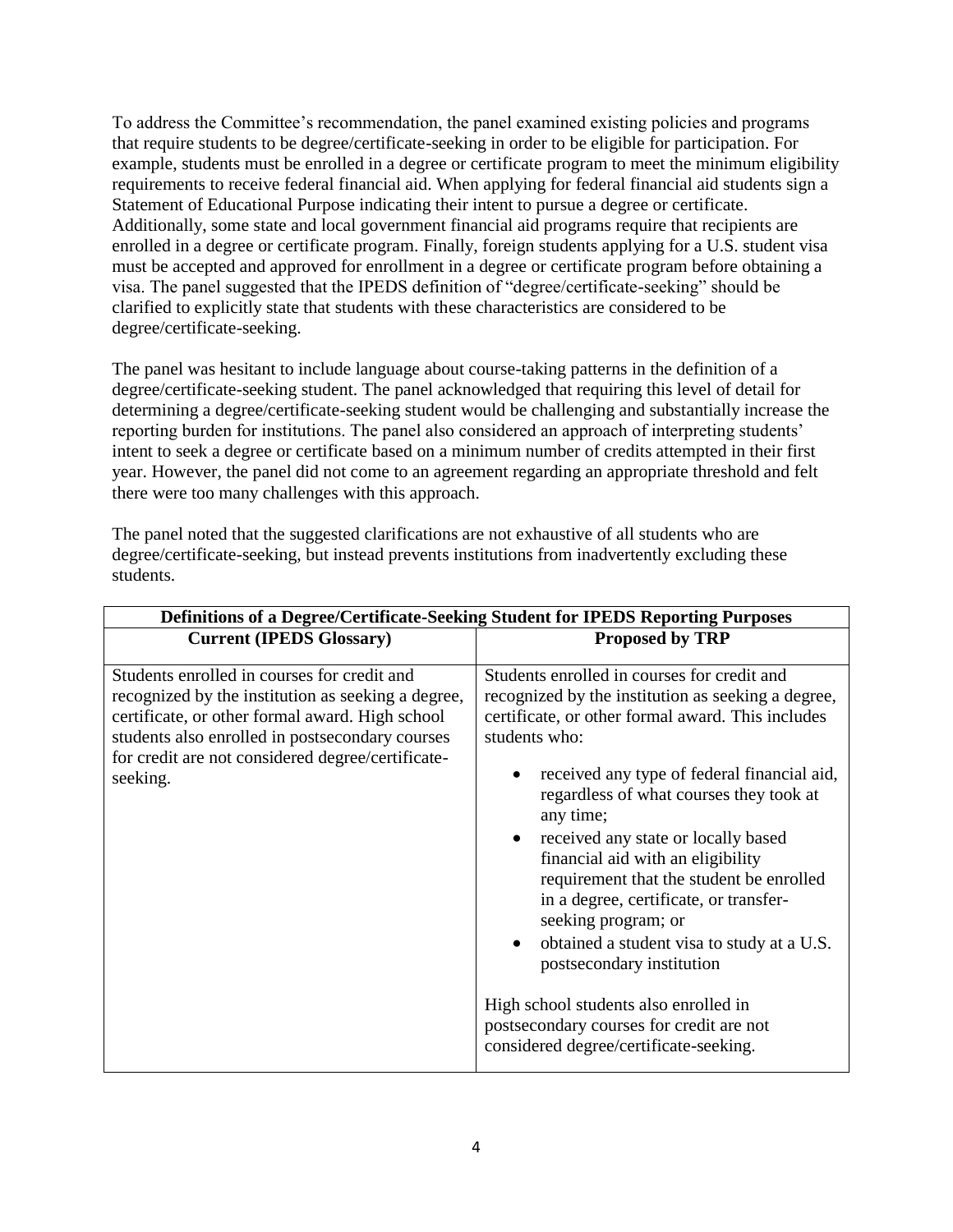### **Discussion Item #2: Establishing a Cohort of Part-Time, First-Time Degree/Certificate-Seeking Students for Reporting Graduation Rate Data to IPEDS**

### **Background on TRP 24**

A previous IPEDS TRP discussed collecting graduation rate data for part-time students. TRP 24, held July 9–10, 2008, discussed the feasibility of (1) establishing a part-time Graduation Rate (GR) cohort and (2) adding a Pell Grant recipient subcohort to the current GR full-time, first-time cohort. The report and suggestions were not posted for comment following the TRP meeting because NCES resources were dedicated to implementing requirements of the HEOA, which became law in August 2008, soon after the meeting was held.

Because the current language of the regulations that implement the SRK does not preclude establishing additional cohorts within the current GR model, TRP 24 discussed capturing part-time student activity within IPEDS. The panel agreed that tracking the outcomes of part-time students is important for institutions that enroll significant numbers of students on a part-time basis, but also suggested that institutions with smaller populations be exempt from reporting on such a cohort. TRP 37 was asked to review these suggestions.

#### **Discussion**

The panel agreed that in order to capture useful data related to a part-time, first-time cohort, it is first necessary to consider how part-time, degree/certificate-seeking students are identified. Each year, in the IPEDS Fall Enrollment (EF) component, institutions report the number of undergraduate students who have no prior postsecondary experience and have enrolled part-time with the intent to earn a degree, certificate, or other formal award.

As noted previously, institutions face challenges in identifying degree/certificate-seeking students. In light of this, the panel discussed a minimum threshold of credit hours attempted over an academic year to determine inclusion in the part-time cohort. However, the panel expressed concern with the integrity of a cohort established by a minimum credit threshold. Students who are degree/certificateseeking and are enrolled part-time are eligible to receive financial aid and therefore aided students could be excluded from the cohort if they did not meet the minimum threshold established. Alternatively, a low credit threshold would exclude so few students that the value of the data would not justify the imposed burden. The panel determined that a part-time, first-time degree/certificateseeking cohort should be defined using current IPEDS definitions, with the degree/certificate-seeking clarifications noted in earlier discussion.

Next, the panel reviewed the suggestion made by TRP 24 that institutions with a small number of part-time students be exempt from reporting to reduce reporting burden. The panel noted that institutions with part-time populations on the cusp of the threshold may be required to report graduation rates for part-time students one year but not the next; reporting on the full-time, first-time degree/certificate-seeking cohort is statutorily required regardless of the size of the full-time population; and no other portions of IPEDS are optional for institutions with small numbers of students to report. Further, institutions are already required to track the part-time, first-time cohort to report retention rates. Given the complexities of the population and potential for inconsistent reporting standards across IPEDS components, the panel suggested that all institutions report data on a part-time cohort.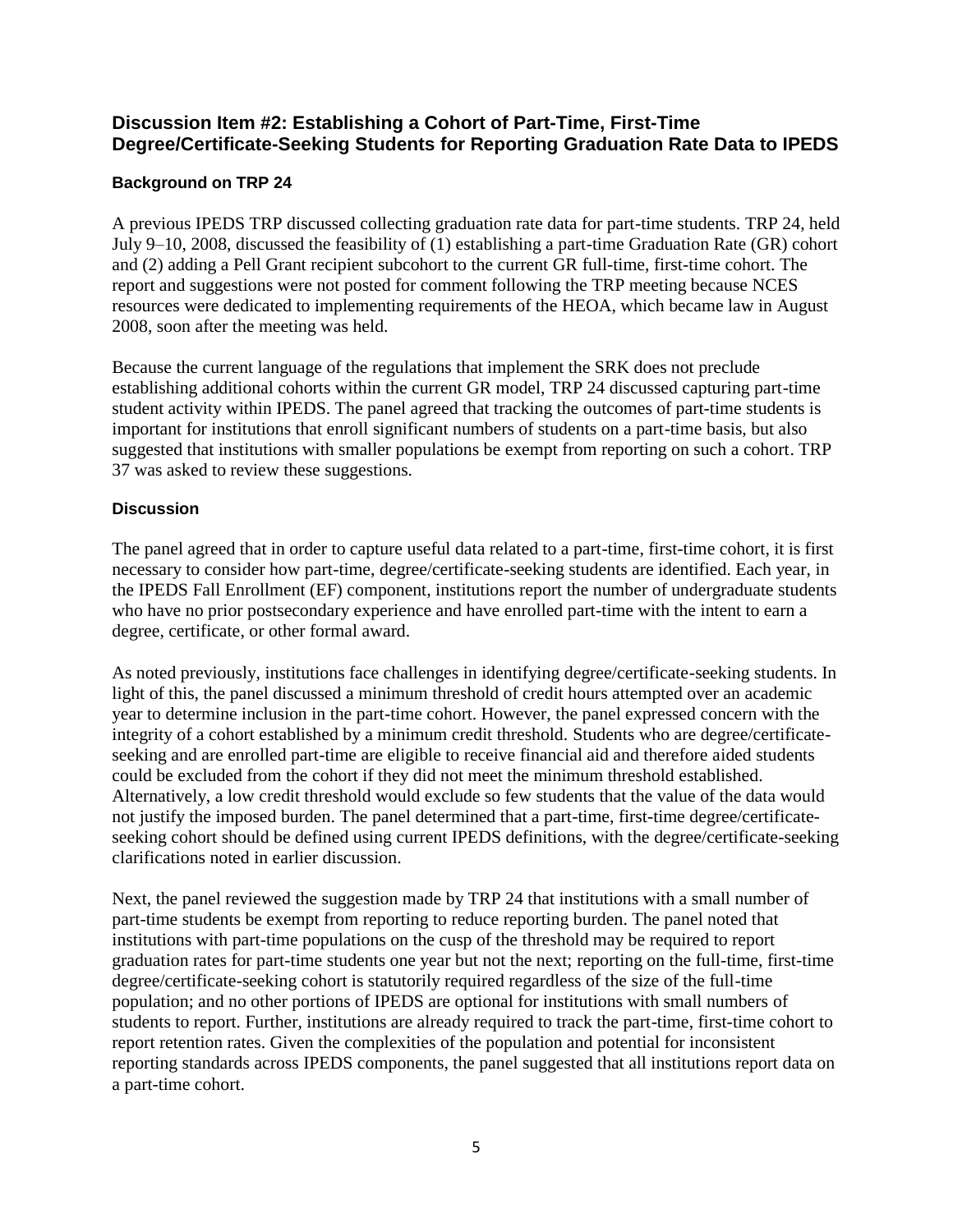# **Discussion Item #3: Defining Progression and Completion for Degree/Certificate-Seeking Cohorts**

# **Background**

Graduation rates reflect the percentage of students in the cohort who completed their program during the tracking period; transfer-out rates reflect the percentage of students in the cohort who transferred to another institution without completing their program. Reporting the total number of students who transfer out (without a degree or award) is required of institutions whose mission includes providing substantial preparation for students to enroll in another eligible institution without having completed their program. Institutions that do not have substantial preparation for transfer as part of their mission have the option to report such students. Per the GR instructions, institutions are required to have documentation that the student actually transferred.

The Committee found that transfer-out rates have been significantly underreported in part because institutions have limited access to the necessary data. To be able to determine whether a student has transferred, institutions need data on student enrollment at other institutions. Institutions typically use four data sources to help them determine transfers out: (1) state student unit record databases; (2) system student unit record databases; (3) the National Student Clearinghouse; and (4) institutional surveys, exit interviews, and administrative records.

The Committee recommended that institutions report to IPEDS an unduplicated count of students who achieved the following outcomes within 100, 150, and 200 percent of normal time to completion:

- a) earned an award; transferred to a 4-year institution without an award; or were substantially prepared for transfer  $(b + c + d + e)$ ;
- b) earned an award and did not transfer to a 4-year institution;
- c) earned an award and transferred to a 4-year institution;
- d) did not earn an award and transferred to a 4-year institution;
- e) were substantially prepared for transfer (no award, no transfer); and
- f) are still enrolled at the institution in the first term immediately following the tracking period or transferred to another 2-year institution within the tracking period.

For 2-year institutions, a student earning an award or transferring to a 4-year institution are both desired outcomes. A combined, unduplicated graduation and transfer rate would present a more complete picture of successful outcomes for 2-year institutions and more accurately reflects their mission to confer degrees and certificates and prepare students for transfer.

#### **Discussion**

The regulations implementing SRK established the current method for reporting graduation rates to exclude students who transfer out without having attained a certificate or degree but who were substantially prepared by the institution for transfer to another institution. Students who transfer to another institution after being awarded a degree or certificate are not counted in this transfer-out rate. The panel agreed there is value in collecting more data on outcomes to address policy questions and provide more detailed information to prospective students and their families.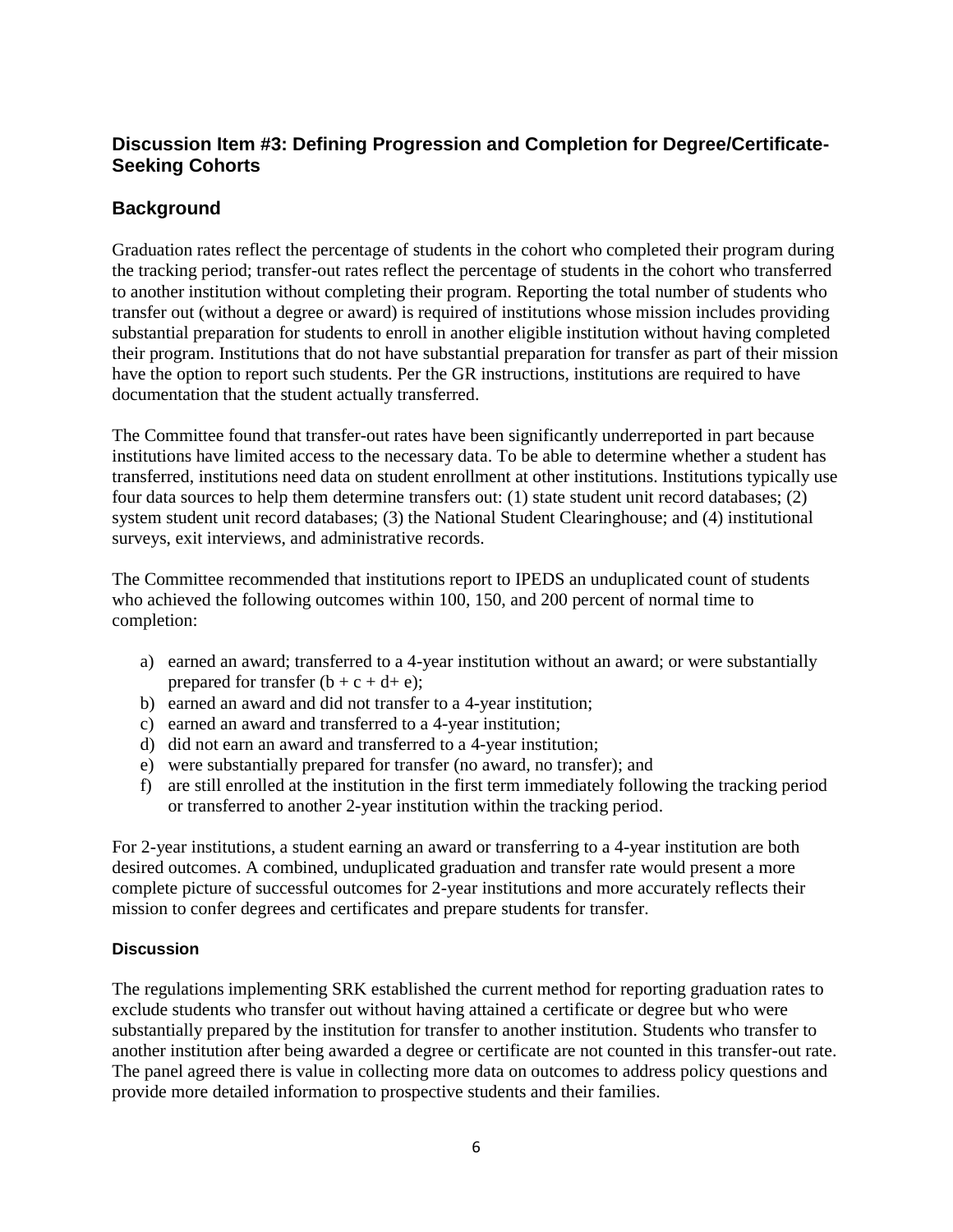However, the panel was concerned with data limitations and the availability of data necessary to report such a rate. Institutions have limited access to data on transfers and rely on other sources for this information. The sources used to determine transfer status are not consistent across institutions, and the information available varies by institution type and sector. Many states have systems that can link student data across institutions, but if students transfer to schools in other states, the state system is unable to provide information on those students. Other sources like the National Student Clearinghouse may require membership or have fees associated with requests for data. In light of this, the panel was concerned with placing undue burden on institutions by requiring them to report data collected by other sources.

The panel was also concerned with an approach that attributes value judgments to certain outcomes (e.g., considering transfer to a 4-year institution a higher level outcome than transfer to a 2-year institution). It was noted that there is an important distinction between program level and institution level transfer. Transfer to a 4-year institution—or vertical transfer—should not be used as an indicator for transfer to a 4-year *degree* program because many 4-year institutions offer less than 4 year awards. An outcome rate calculated under the assumption that transfer to a 4-year institution is considered a higher level outcome than transfer to a 2-year institution (regardless of whether the program is 2 years or 4 years) is inflated and should not be used to evaluate the success of institutions' ability to prepare students for transfer into a 4-year program.

Calculating a transfer-out rate that includes students who transferred to a 4-year institution or were substantially prepared for transfer during the tracking period is further complicated by the concept of "substantial preparation." The panel determined that one of the greatest obstacles to implementing an effective change at this time is the lack of a clear and consistent definition of what is meant by "substantially prepared for transfer," and whether it fully addresses all transfer preparation activity across all institutions. At this time, information about the percentage of earned credits that transfer to a degree can only be obtained if an institution requests a degree audit from an external source. As a result, defining substantial preparation is subjective.

The panel was unable to reach consensus on the most appropriate way to measure transfer and substantial preparation for transfer. The TRP suggested collecting the number of students who subsequently enrolled in postsecondary education, without making a distinction between a 2-year or 4-year institution or whether transfer credits were accepted. The panel noted that this count of students provides a meaningful measure in the context of progression and completion outcomes.

Based on this discussion, the panel suggested renaming the GR200 component and revising the component to collect data on the status of the part-time cohort in the following mutually exclusive categories and subcategories: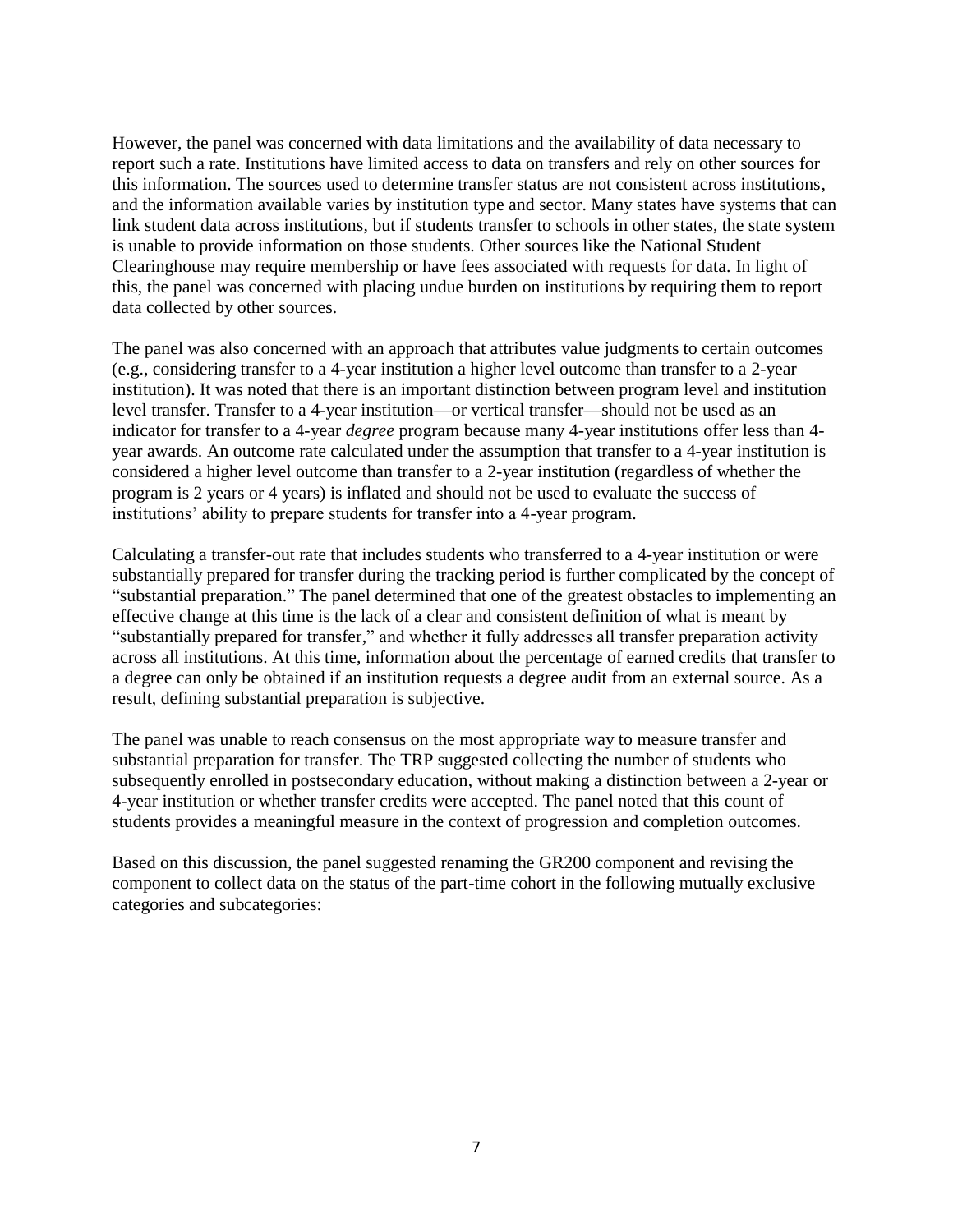- Award
	- o Subsequent enrollment at your institution
	- o Subsequent enrollment elsewhere (documented)\*
	- o Not enrolled at your institution, subsequent enrollment unknown
- No award
	- o Still enrolled at your institution, no award
	- o Not enrolled at your institution, subsequent enrollment elsewhere (documented)\*
	- o Not enrolled at your institution, subsequent enrollment unknown

\*An institution is required to report only on those students that the institution knows have transferred to another institution. An institution must document that the student actually transferred.

### **TRP Suggestions for Collecting Progression and Completion for Part-Time, First-Time Students in IPEDS**

The panel was asked to consider how best to collect outcomes data for part-time, first-time students and determined that the most appropriate place to capture outcomes measures is in the 200% Graduation Rate (GR200) component. The primary purpose of the GR200 component is to collect more extensive data on graduation rates, as required by HEOA. Data are collected to calculate graduation rates at 200% of normal time for full-time, first-time bachelor degree-seeking students at 4-year institutions and for full-time, first-time degree/certificate-seeking students at less-than-4-year institutions.

The panel agreed that a combined, unduplicated rate that includes both students who earn an award and those who subsequently enroll presents a more complete picture of student outcomes. Further, adding a part-time, first-time degree/certificate-seeking cohort to the component significantly increases the percentage of students included in outcome measures.

Next, the panel focused on capturing outcomes at appropriate points in time without imposing too great a burden on institutions. The length of the time a cohort is tracked has an impact on reporting burden. A longer timeframe means that (1) institutions are required to maintain and update the cohort for the duration of the reporting period; (2) when released, the cohort data are not as timely for institutions to conduct peer comparisons and develop institutional strategies to improve graduation rates; and (3) the information available to consumers may be outdated and therefore somewhat misleading.

Currently, legislation requires institutions to track and report the numbers of students in a cohort who complete a degree or certificate program over several different time periods relative to the normal time for completion of the certificate or degree. Normal time to completion, the amount of time necessary for a student to complete all requirements for a [degree](https://surveys.nces.ed.gov/ipeds/GlossaryPage.aspx?idlink=169) or [certificate](https://surveys.nces.ed.gov/ipeds/GlossaryPage.aspx?idlink=105) according to the institution's catalog, is defined for full-time students, but not for part-time students. Given the variation in part-time students' enrollment intensity and patterns and the undefined normal time to completion for these students, the panel suggested that the revised GR200 component collect data at yearly intervals. Because HEOA requires a graduation rate for the full-time cohort to be calculated at 200% of normal time to completion, the panel agreed that it makes sense to align the part-time cohort and report on both the full- and part-time cohorts at the same time.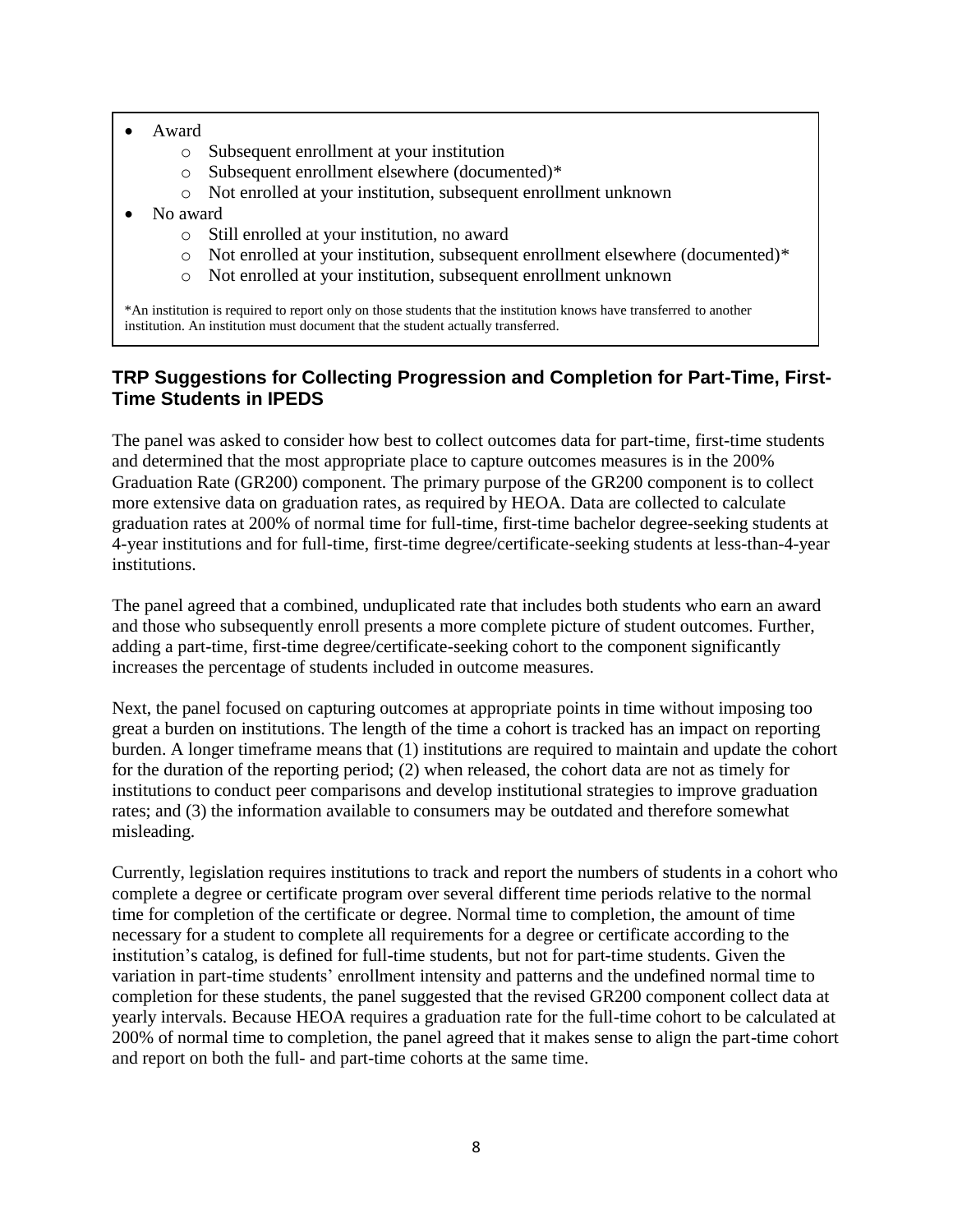While the group consensus was that it may be preferable to follow best practice and report on the status of the cohort annually, panel members were concerned with the level of institutional burden associated with gathering data from external sources annually to report on student subsequent enrollment at other institutions. The panel examined multiple approaches to reporting, but panel members did not feel that they had enough information to make a more definitive suggestion at this time. The panel suggested that a more focused review be conducted on the level of detail needed to calculate meaningful and valid outcome measures; the availability of data sources; and the most appropriate time intervals to collect outcomes data in IPEDS.

The TRP considered three approaches to modify the current GR200 component to collect data on part-time, first-time degree/certificate-seeking cohorts, as described below.

#### *Option #1: Report a full status update on the part-time student cohort annually*

#### **Part A: Full-time student cohort (current GR200)**

- 4-year institutions, 200%
- Less-than-4-year institutions, 200%

#### **Part B: Part-time student cohort**

- 4-year institutions: report a full status update annually starting year 5, with a final full status update at year 8
- 2-year institutions: report a full status update annually starting year 3, with a final full status update at year 6

Under Option #1, 4-year institutions would track the part-time student cohort for 8 years and begin reporting annually in the 5th year after the cohort was established. Two-year institutions would track the part-time student cohort for 6 years and begin reporting annually in the 3rd year after the cohort was established. In each year of reporting, institutions will submit the unduplicated count of students in each of the "award" and "no award" subcategories described above. Once a student is reported in one of the "award" subcategories, the student remains in that category. Thus, in subsequent years, the institution provides updates on students who had not yet received an award.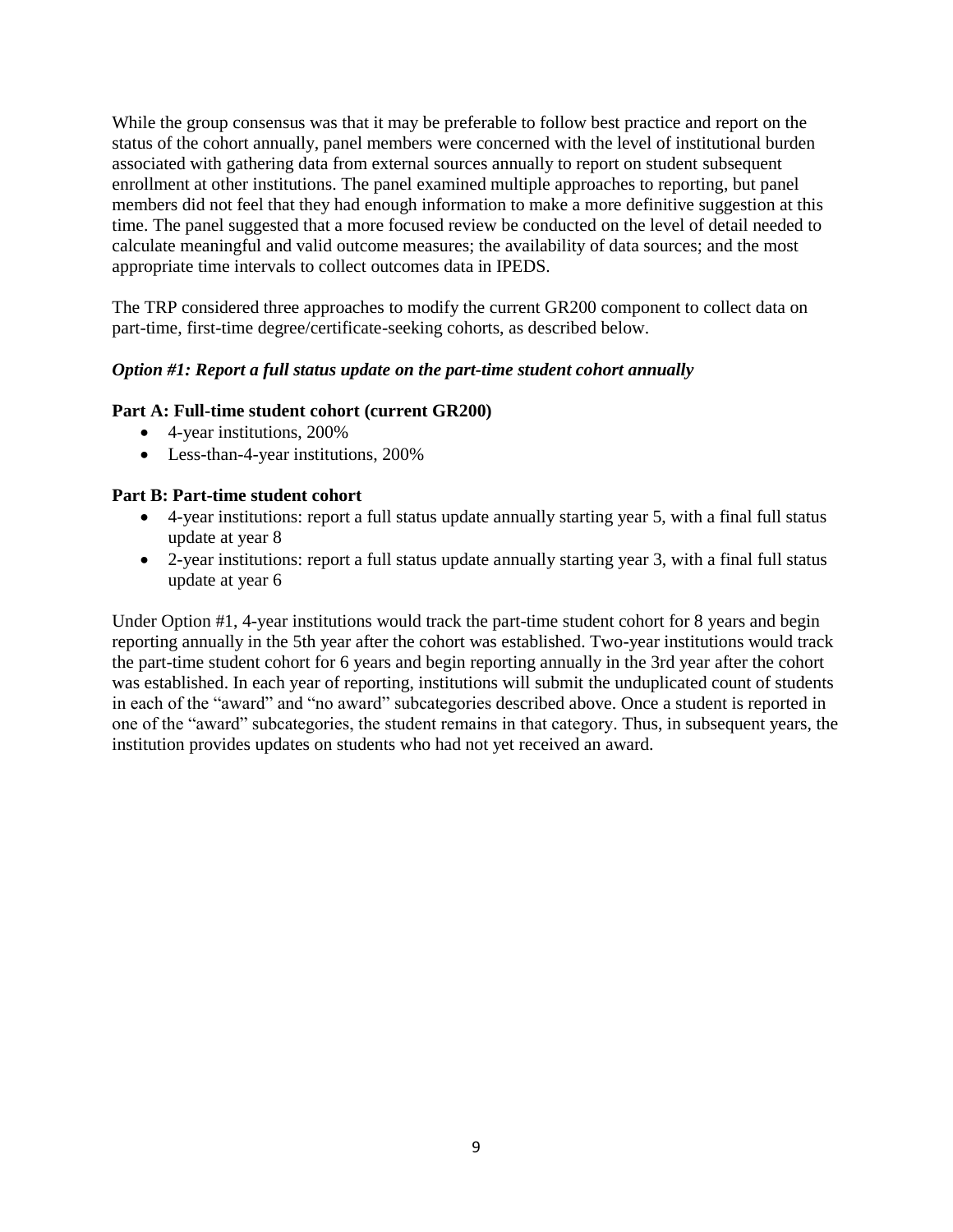

*Option #2: Report an abbreviated status update on the part-time student cohort annually and a full status update in the final year*

#### **Part A: Full-time student cohort (current GR200)**

- 4-year institutions, 200%
- Less-than-4-year institutions, 200%

#### **Part B: Part-time student cohort**

- 4-year institutions: report an abbreviated status update annually starting year 5, with a final full status update at year 8
- 2-year institutions: report an abbreviated status update annually starting year 3, with a final full status update at year 6

Under Option #2, 4-year institutions would track the part-time student cohort for 8 years and begin reporting annually in the 5th year after the cohort was established. Two-year institutions would track the part-time student cohort for 6 years and begin reporting annually in the 3rd year after the cohort was established. The revised GR200 component would collect an annual abbreviated status update (an unduplicated count of students in the "award" and "no award" category but not in each subcategory) for the part-time student cohort. In the final year of reporting, the component will collect the unduplicated count of students in each of the "award" and "no award" subcategories.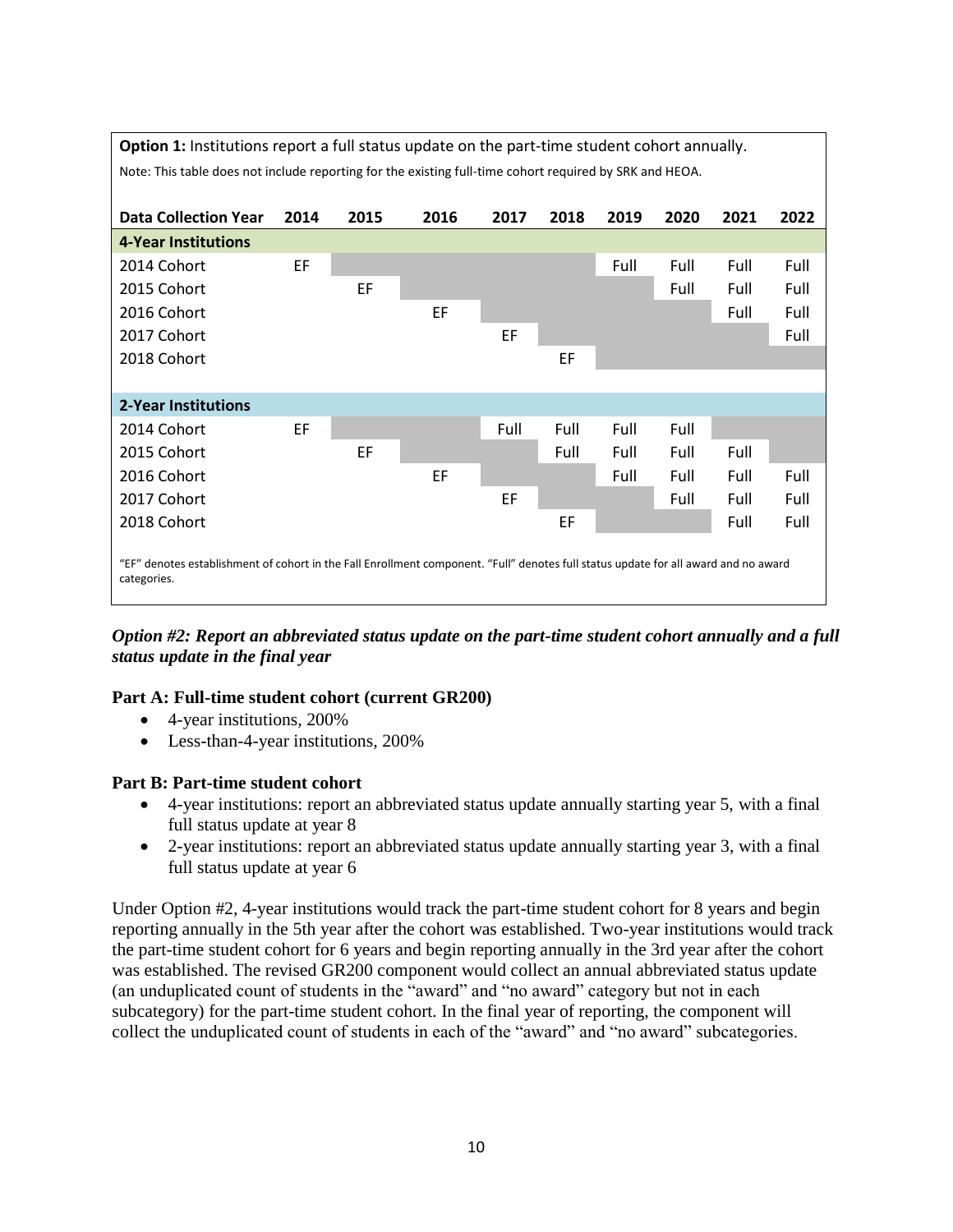**Option 2:** Institutions report an abbreviated status update on the part-time student cohort annually and a full status update in the final year.

Note: This table does not include reporting for the existing full-time cohort required by SRK and HEOA.

| Data Collection Year                                                                                                                                                                                                                               |    |    | 2014 2015 2016 2017 2018 2019 2020 2021 2022 |    |    |                     |  |                     |           |
|----------------------------------------------------------------------------------------------------------------------------------------------------------------------------------------------------------------------------------------------------|----|----|----------------------------------------------|----|----|---------------------|--|---------------------|-----------|
| 4-Year Institutions                                                                                                                                                                                                                                |    |    |                                              |    |    |                     |  |                     |           |
| 2014 Cohort                                                                                                                                                                                                                                        | EF |    |                                              |    |    |                     |  | Abbr Abbr Abbr Full |           |
| l2015 Cohort                                                                                                                                                                                                                                       |    | EF |                                              |    |    |                     |  | Abbr Abbr Abbr      |           |
| 2016 Cohort                                                                                                                                                                                                                                        |    |    | EF                                           |    |    |                     |  |                     | Abbr Abbr |
| 2017 Cohort                                                                                                                                                                                                                                        |    |    |                                              | EF |    |                     |  |                     | Abbr      |
| 2018 Cohort                                                                                                                                                                                                                                        |    |    |                                              |    | EF |                     |  |                     |           |
|                                                                                                                                                                                                                                                    |    |    |                                              |    |    |                     |  |                     |           |
| 2-Year Institutions                                                                                                                                                                                                                                |    |    |                                              |    |    |                     |  |                     |           |
| 2014 Cohort                                                                                                                                                                                                                                        | EF |    |                                              |    |    | Abbr Abbr Abbr Full |  |                     |           |
| 2015 Cohort                                                                                                                                                                                                                                        |    | EF |                                              |    |    | Abbr Abbr Abbr Full |  |                     |           |
| 2016 Cohort                                                                                                                                                                                                                                        |    |    | EF                                           |    |    |                     |  | Abbr Abbr Abbr Full |           |
| 2017 Cohort                                                                                                                                                                                                                                        |    |    |                                              | EF |    |                     |  | Abbr Abbr Full      |           |
| 2018 Cohort                                                                                                                                                                                                                                        |    |    |                                              |    | EF |                     |  | Abbr Full           |           |
| "EF" denotes establishment of cohort in the Fall Enrollment component. "Abbr" denotes abbreviated status update that includes reporting<br>only of award and no award. "Full" denotes full status update for all award and no award subcategories. |    |    |                                              |    |    |                     |  |                     |           |

*Option #3: Report a full status update on the part-time student cohort in the final year including the yearly unduplicated counts for preceding years.* 

#### **Part A: Full-time student cohort (current GR200)**

- 4-year institutions, 200%
- Less-than-4-year institutions, 200%

#### **Part B: Part-time student cohort**

- 4-year institutions: report a full status update at year 8 for the part-time student cohort for each year beginning with year 5
- 2-year institutions: report a full status update at year 6 for the part-time student cohort for each year beginning with year 3

Under Option #3, 4-year institutions would track the part-time student cohort for 8 years, and 2-year institutions would track the part-time student cohort for 6 years. The revised GR200 component would collect unduplicated counts of students in each of the "award" and "no award" subcategories for each year retrospectively, at year 8 for 4-year institutions and at year 6 for 2-year institutions.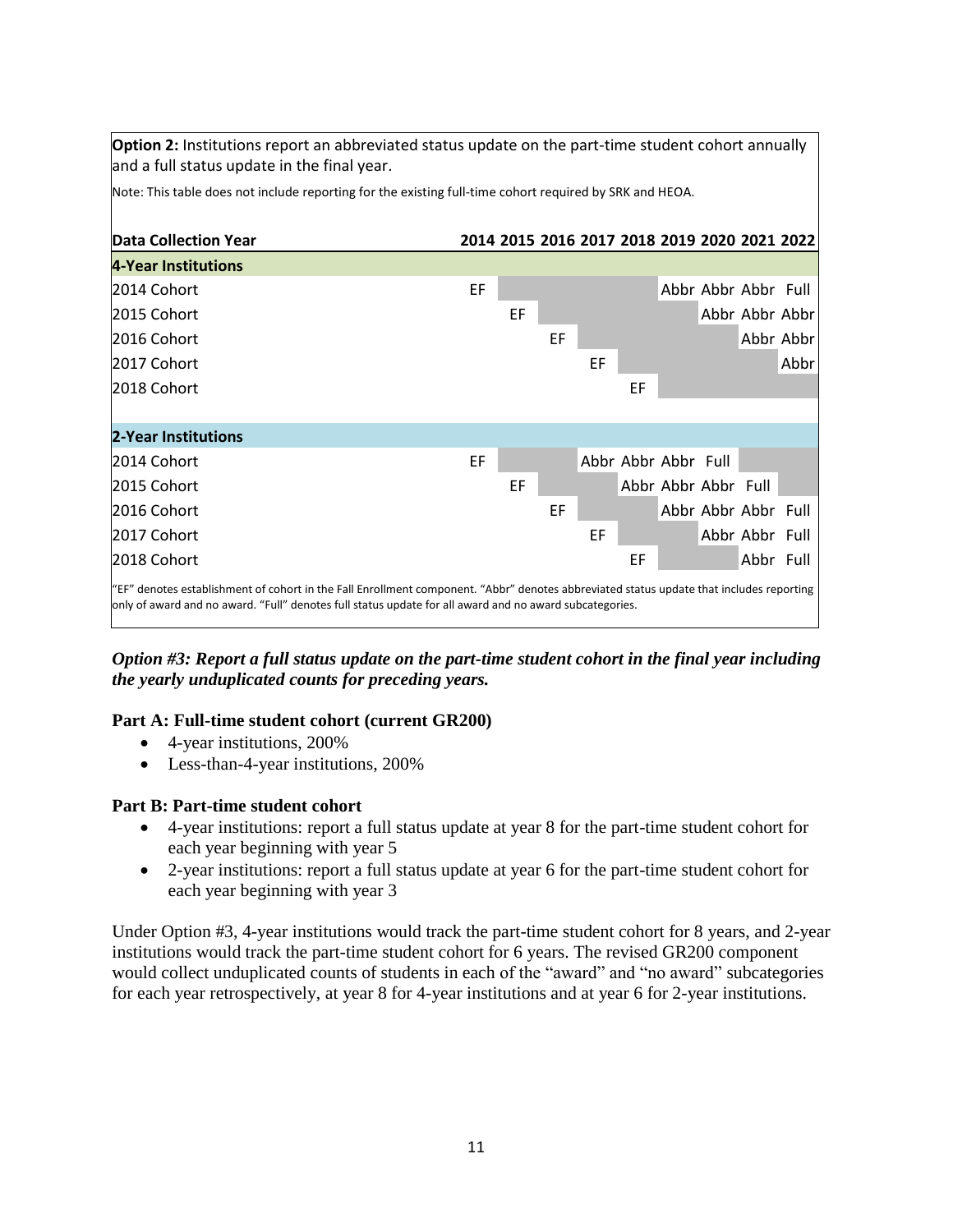**Option 3**: Institutions report a full status update on the part-time student cohort in the final year for all applicable years.

Note: This table does not include reporting for the existing full-time cohort required by SRK and HEOA.

| <b>Data Collection Year</b>                                                                                                                                                                                                           | 2014 | 2015 | 2016 | 2017 | 2018 | 2019 | 2020  | 2021  | 2022  |
|---------------------------------------------------------------------------------------------------------------------------------------------------------------------------------------------------------------------------------------|------|------|------|------|------|------|-------|-------|-------|
| <b>4-Year Institutions</b>                                                                                                                                                                                                            |      |      |      |      |      |      |       |       |       |
| 2014 Cohort                                                                                                                                                                                                                           | EF   |      |      |      |      | Full | Full  | Full  | Full* |
| 2015 Cohort                                                                                                                                                                                                                           |      | EF   |      |      |      |      | Full  | Full  | Full  |
| 2016 Cohort                                                                                                                                                                                                                           |      |      | EF   |      |      |      |       | Full  | Full  |
| 2017 Cohort                                                                                                                                                                                                                           |      |      |      | EF   |      |      |       |       | Full  |
| 2018 Cohort                                                                                                                                                                                                                           |      |      |      |      | EF   |      |       |       |       |
|                                                                                                                                                                                                                                       |      |      |      |      |      |      |       |       |       |
| 2-Year Institutions                                                                                                                                                                                                                   |      |      |      |      |      |      |       |       |       |
| 2014 Cohort                                                                                                                                                                                                                           | EF   |      |      | Full | Full | Full | Full* |       |       |
| 2015 Cohort                                                                                                                                                                                                                           |      | EF   |      |      | Full | Full | Full  | Full* |       |
| 2016 Cohort                                                                                                                                                                                                                           |      |      | EF   |      |      | Full | Full  | Full  | Full* |
| 2017 Cohort                                                                                                                                                                                                                           |      |      |      | EF   |      |      | Full  | Full  | Full  |
| 2018 Cohort                                                                                                                                                                                                                           |      |      |      |      | EF   |      |       | Full  | Full  |
| "EF" denotes establishment of cohort in the Fall Enrollment component. "Full" denotes full status update for all award and no award categories.<br>* denotes year in which all status updates for the particular cohort are reported. |      |      |      |      |      |      |       |       |       |

The TRP acknowledged the separate set of challenges faced by technical and career colleges. Many of these institutions offer programs that enroll students on a continuous basis and with programs starting throughout the school year. These institutions typically report to IPEDS on a program basis (referred to as program reporters), which can make creating student cohorts particularly challenging. In light of this, the panel suggested no changes to GR200 forms for less-than-2-year non-degreegranting institutions. The panel suggested that NCES consider the implications for degree-granting program reporters and that NCES encourage comments from representatives of this sector during the public comment period.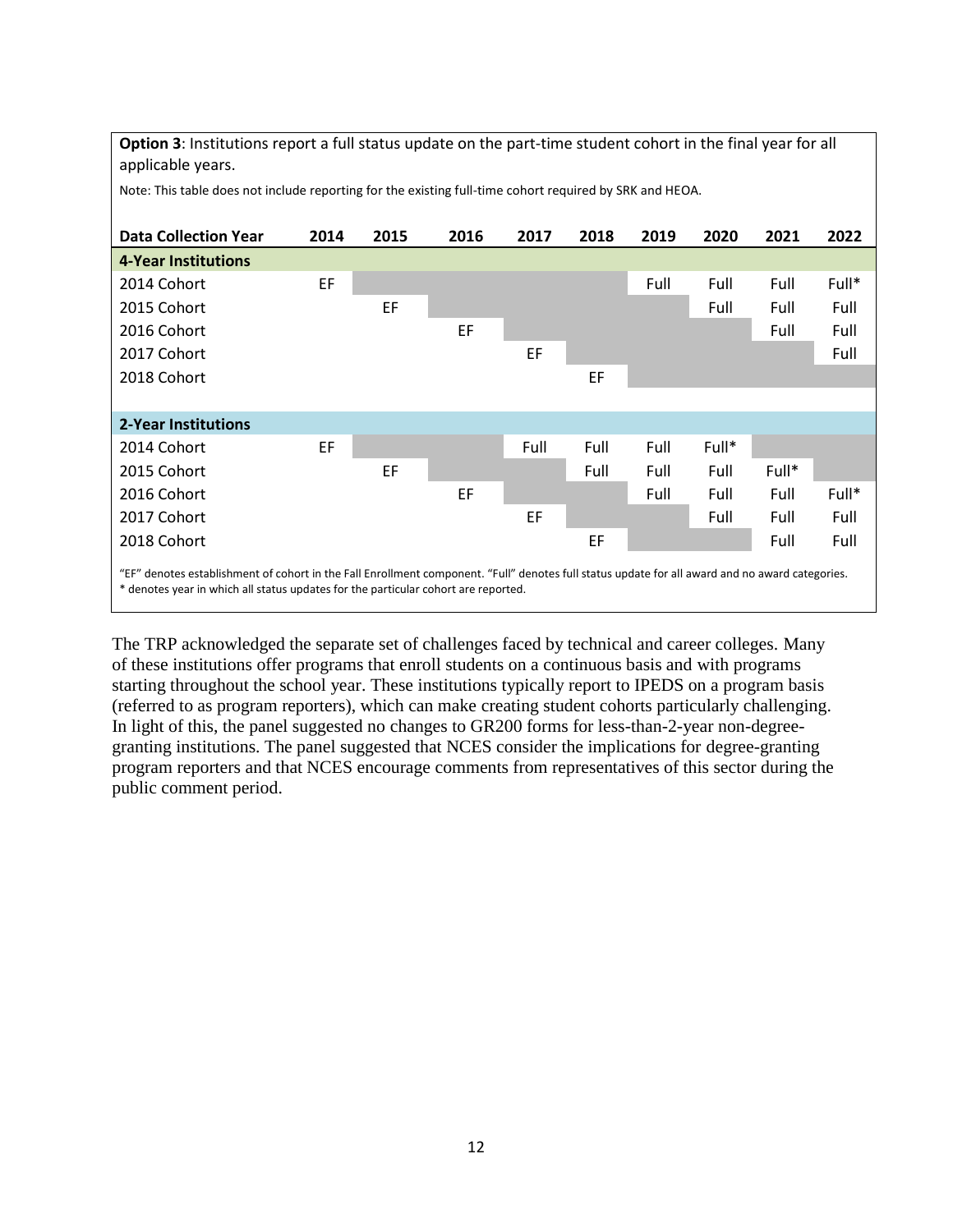## **Summary of Proposed Revisions to the IPEDS GR200 Component for 2-Year and 4-Year Institutions**

Following is a list of the changes included in the discussion sections of this report.

# **CHANGES SUGGESTED BY TECHNICAL REVIEW PANEL #37**

Clarify the current definition of a degree/certificate-seeking student for IPEDS purposes to include students who:

- received any type of federal financial aid, regardless of what courses they took at any time;
- received any state or locally based financial aid with an eligibility requirement that the student be enrolled in a degree, certificate, or transfer-seeking program; or
- obtained a student visa to study at a U.S. postsecondary institution

Expand GR200 data collection for 4-year and 2-year institutions reporting on a fall cohort (academic year) as follows:

 collect the status of the part-time, first-time degree/certificate-seeking cohort reported in the Fall Enrollment component.

Because the TRP did not reach consensus on the level of detail collected or the timing of the status update, NCES would appreciate additional comments on this topic.

# **Implications on Reporting Burden for Institutions**

The panel was asked to estimate reporting burden for institutions, but because of the variability of systems and available data across institutions, no specific burden estimate was determined. The TRP recognized that measuring outcomes related to student success has the potential to impose a high level of burden on institutions. The TRP attempted to minimize burden by aligning the suggested additions to data collected with existing IPEDS components.

The average estimated response burden currently associated with completing the IPEDS GR200 component is approximately 4.1 hours per institution. GR200 is required of all Title IV institutions that enroll full-time, first-time degree/certificate-seeking undergraduate students. In 2010–11, 5,700 institutions in the United States and other U.S. jurisdictions were required to complete GR200. If the suggestion to include part-time, first-time degree/certificate-seeking undergraduate students in GR200 is implemented, the component would be required of all 2-year and 4-year Title IV institutions that enroll first-time students.

Institutions are encouraged to provide estimates of reporting burden for each component during the comment period. The estimate should include time required to review instructions, search data sources, complete and review responses, and transmit or disclose information.